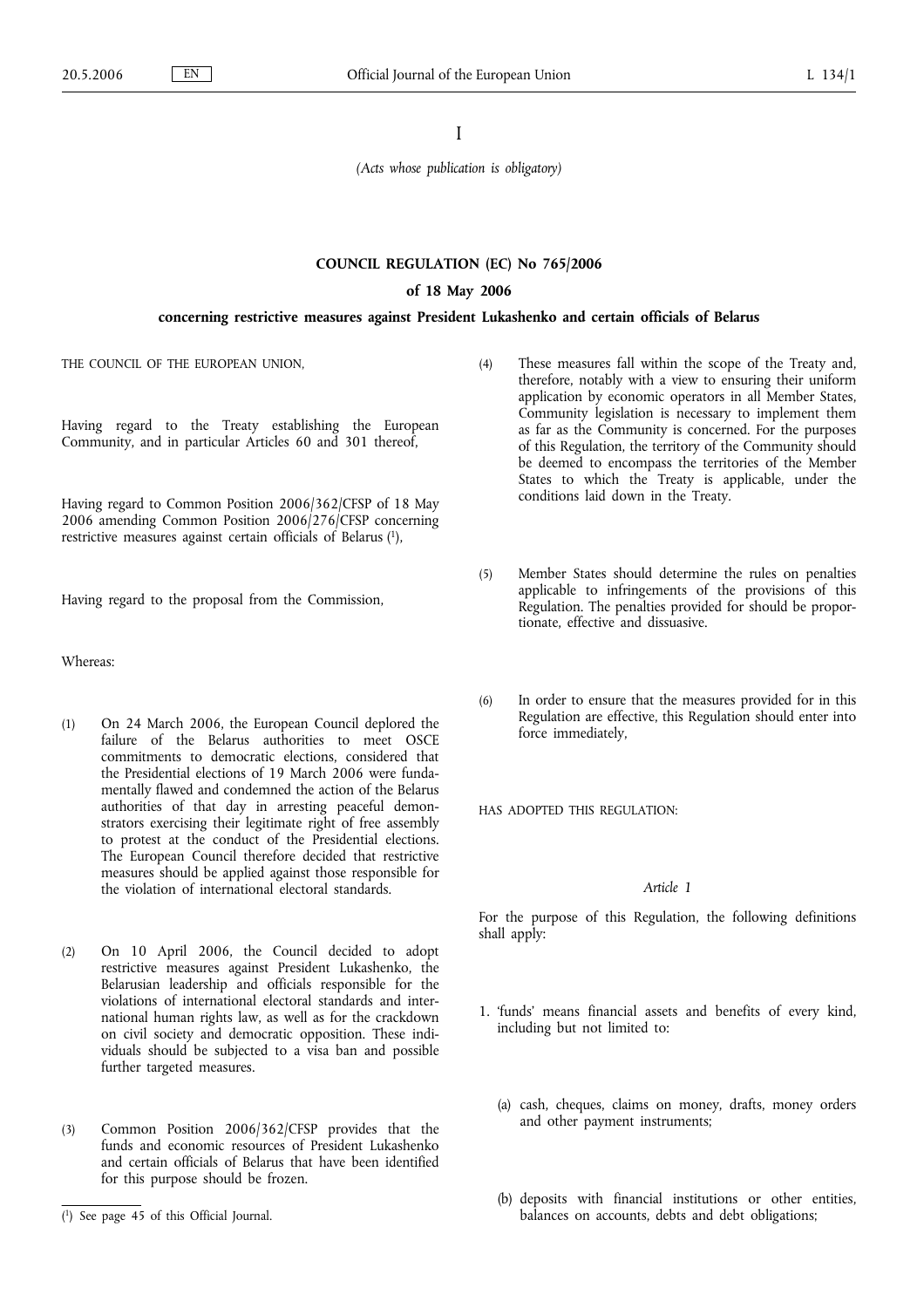- (c) publicly- and privately-traded securities and debt instruments, including stocks and shares, certificates representing securities, bonds, notes, warrants, debentures and derivatives contracts;
- (d) interest, dividends or other income on or value accruing from or generated by assets;
- (e) credit, right of set-off, guarantees, performance bonds or other financial commitments;
- (f) letters of credit, bills of lading, bills of sale;
- (g) documents evidencing an interest in funds or financial resources.
- 2. 'freezing of funds' means preventing any move, transfer, alteration, use of, access to, or dealing with funds in any way that would result in any change in their volume, amount, location, ownership, possession, character, destination or other change that would enable the use of the funds, including portfolio management.
- 3. 'economic resources' means assets of every kind, whether tangible or intangible, movable or immovable, which are not funds but can be used to obtain funds, goods or services.
- 4. 'freezing of economic resources' means preventing the use of economic resources to obtain funds, goods or services in any way, including, but not limited to, by selling, hiring or mortgaging them.
- 5. 'territory of the Community' means the territories of the Member States to which the Treaty is applicable, under the conditions laid down in the Treaty.

# *Article 2*

1. All funds and economic resources belonging to, owned, held or controlled by President Lukashenko as well as those belonging to owned, held or controlled by certain other officials of Belarus who are responsible for the violations of international electoral standards in the Presidential elections in Belarus on 19 March 2006 and the crackdown on civil society and democratic opposition, and those natural or legal persons, entities or bodies associated with them, as listed in Annex I shall be frozen.

2. No funds or economic resources shall be made available, directly or indirectly, to or for the benefit of the natural or legal persons, entities or bodies listed in Annex I.

The participation, knowingly and intentionally, in activities the object or effect of which is, directly or indirectly, to circumvent the measures referred to in paragraphs 1 and 2 shall be prohibited.

#### *Article 3*

1. The competent authority of a Member State, as listed in Annex II, may authorise the release of certain frozen funds or economic resources or the making available of certain funds or economic resources, under such conditions as it deems appropriate, after having determined that the funds or economic resources concerned are:

- (a) necessary to satisfy the basic needs of persons listed in Annex I and their dependent family members, including payments for foodstuffs, rent or mortgage, medicines and medical treatment, taxes, insurance premiums and public utility charges;
- (b) intended exclusively for payment of reasonable professional fees and reimbursement of incurred expenses associated with the provision of legal services; or
- (c) intended exclusively for payment of fees or service charges for routine holding or maintenance of frozen funds or economic resources.

2. If the competent authority of a Member State, as listed in Annex II, determines that the release of certain frozen funds or economic resources or the making available of certain funds or economic resources is necessary for extraordinary expenses, it shall notify the grounds on which it considers that a specific authorisation should be granted, to the other competent authorities and the Commission at least two weeks prior to the authorisation, so as to have their prior opinion on the draft authorisation. Two weeks after notification, it may authorise the release of certain frozen funds or economic resources or the making available of certain funds or economic resources, under such conditions as it deems appropriate.

3. The competent authority shall inform the competent authorities of the other Member States and the Commission of any authorisation granted under this Article.

#### *Article 4*

1. Article 2(2) shall not apply to the addition to frozen accounts of

(a) interest or other earnings on those accounts; or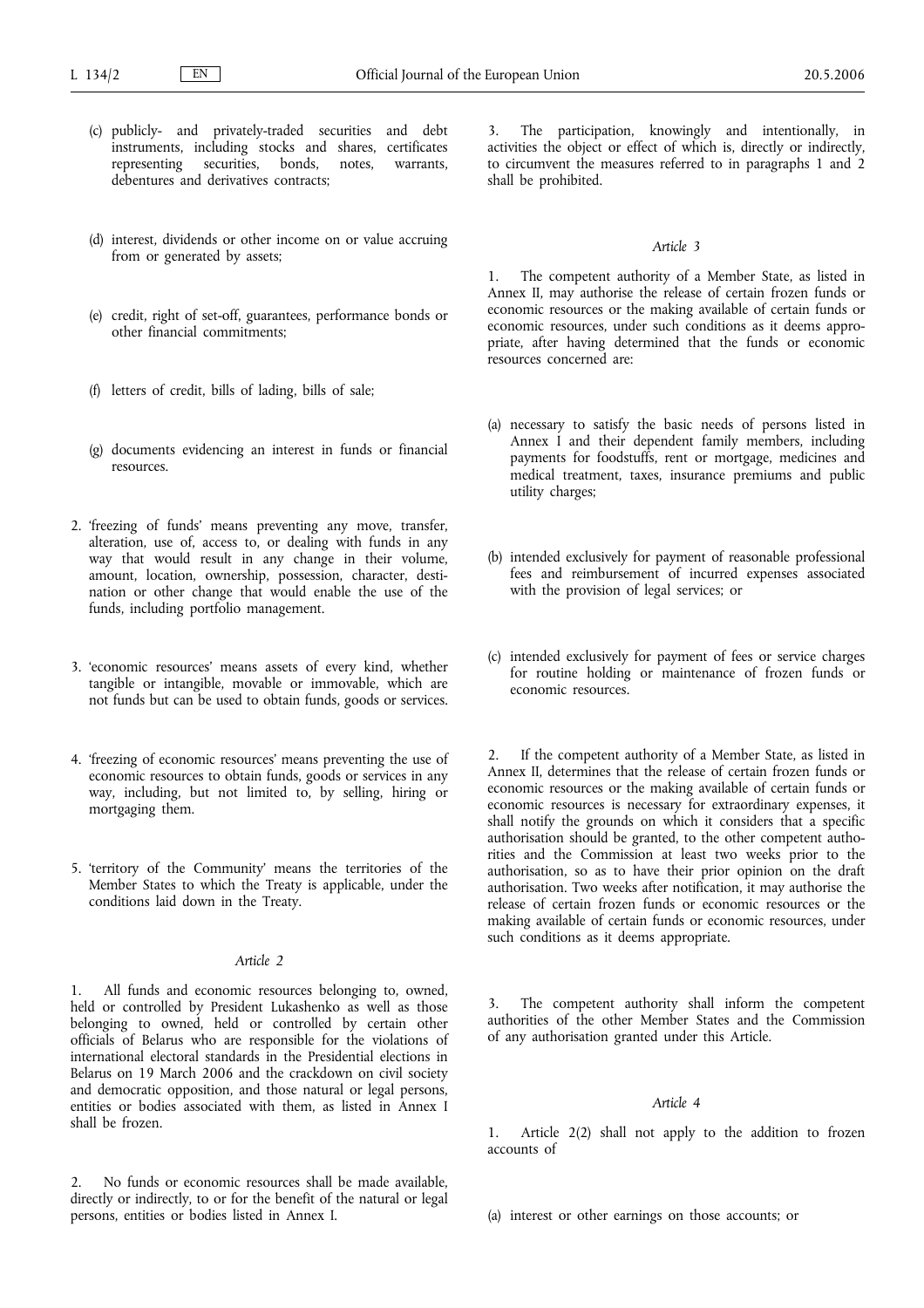(b) payments due under contracts, agreements or obligations that were concluded or arose prior to the date on which those accounts became subject to the provisions of this Regulation,

provided that any such interest, other earnings and payments continue to be subject to Article 2(1).

2. Article 2(2) shall not prevent financial or credit institutions in the EU from crediting the frozen accounts, if they receive funds transferred by third parties to the account of the listed person, entity or body, provided that any additions to such accounts will also be frozen. The financial or credit institution shall inform the competent authorities about such transactions without delay.

## *Article 5*

1. Without prejudice to the applicable rules concerning reporting, confidentiality and professional secrecy, natural and legal persons, entities and bodies shall:

- (a) supply immediately any information which would facilitate compliance with this Regulation, such as accounts and amounts frozen in accordance with Article 2, to the competent authorities of the Member States listed in Annex II where they are resident or located, and shall transmit such information, directly or through these competent authorities, to the Commission;
- (b) cooperate with the competent authorities listed in Annex II in any verification of this information.

2. Any additional information directly received by the Commission shall be made available to the competent authorities of the Member State concerned.

Any information provided or received in accordance with this Article shall be used only for the purposes for which it was provided or received.

## *Article 6*

The freezing of funds and economic resources or the refusal to make funds or economic resources available, carried out in good faith on the basis that such action is in accordance with

this Regulation, shall not give rise to liability of any kind on the part of the natural or legal person or entity or body implementing it, or its directors or employees, unless it is proved that the funds and economic resources were frozen as a result of negligence.

## *Article 7*

The Commission and Member States shall immediately inform each other of the measures taken under this Regulation and shall supply each other with any other relevant information at their disposal in connection with this Regulation, in particular information in respect of violation and enforcement problems and judgments handed down by national courts.

#### *Article 8*

The Commission shall be empowered to:

- (a) amend Annex I on the basis of decisions taken in respect of the Annex IV to Common Position 2006/276/CFSP; and
- (b) amend Annex II on the basis of information supplied by Member States.

## *Article 9*

1. Member States shall lay down the rules on penalties applicable to infringements of this Regulation and shall take all measures necessary to ensure that they are implemented. The penalties provided for shall be effective, proportionate and dissuasive.

2. Member States shall notify these rules to the Commission without delay after entry into force of the Regulation and shall notify it of any subsequent amendment.

# *Article 10*

This Regulation shall apply:

- within the territory of the Community, including its airspace,
- on board any aircraft or any vessel under the jurisdiction of a Member State,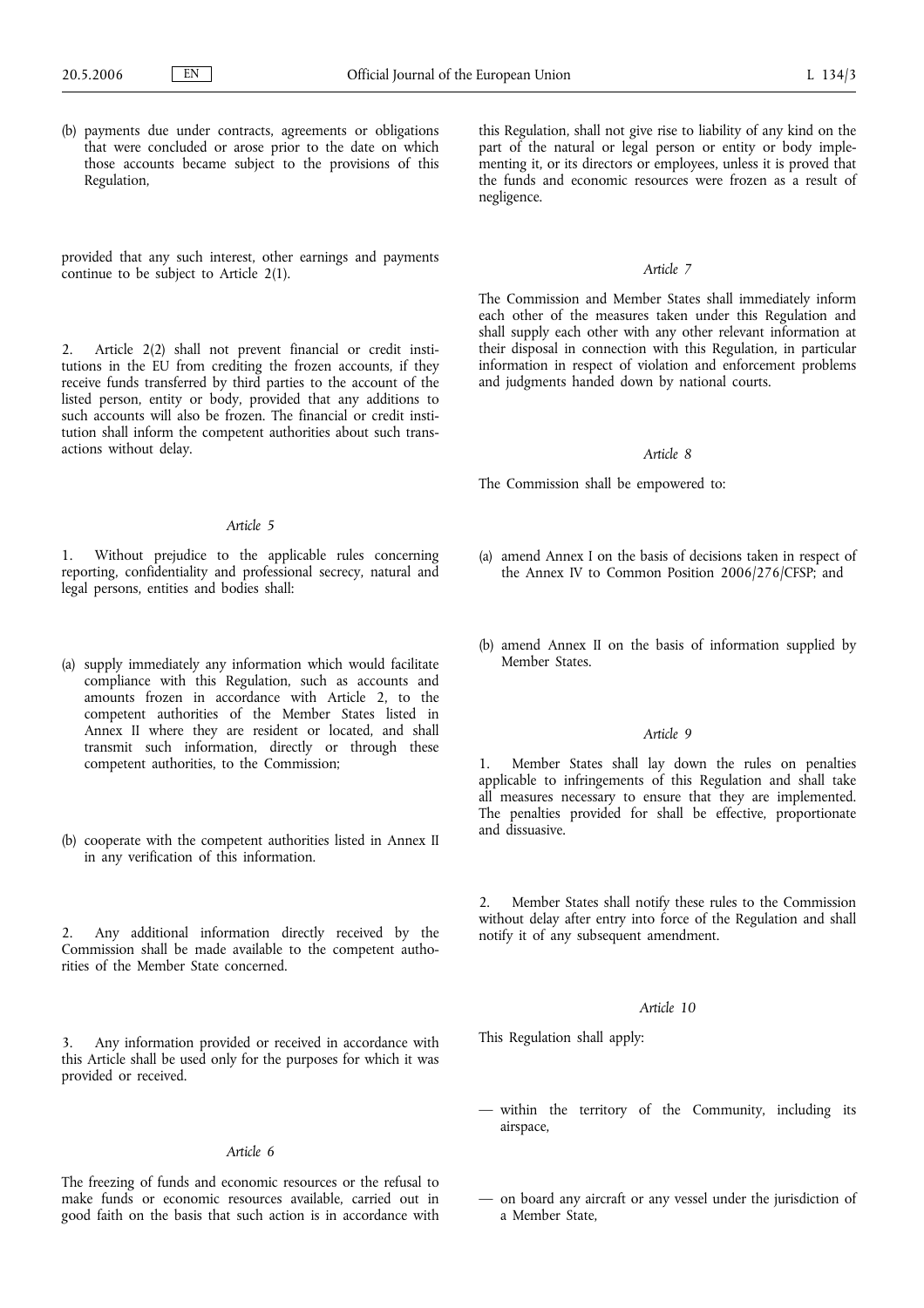- to any natural person inside or outside the territory of the Community who is a national of a Member State,
- to any legal person, entity or body in respect of any business done in whole or in part within the Community.

# *Article 11*

— to any legal person, entity or body which is incorporated or constituted under the law of a Member State,

This Regulation shall enter into force on the day of its publication in the *Official Journal of the European Union*.

This Regulation shall be binding in its entirety and directly applicable in all Member States.

Done at Brussels, 18 May 2006.

*For the Council The President* Franz MORAK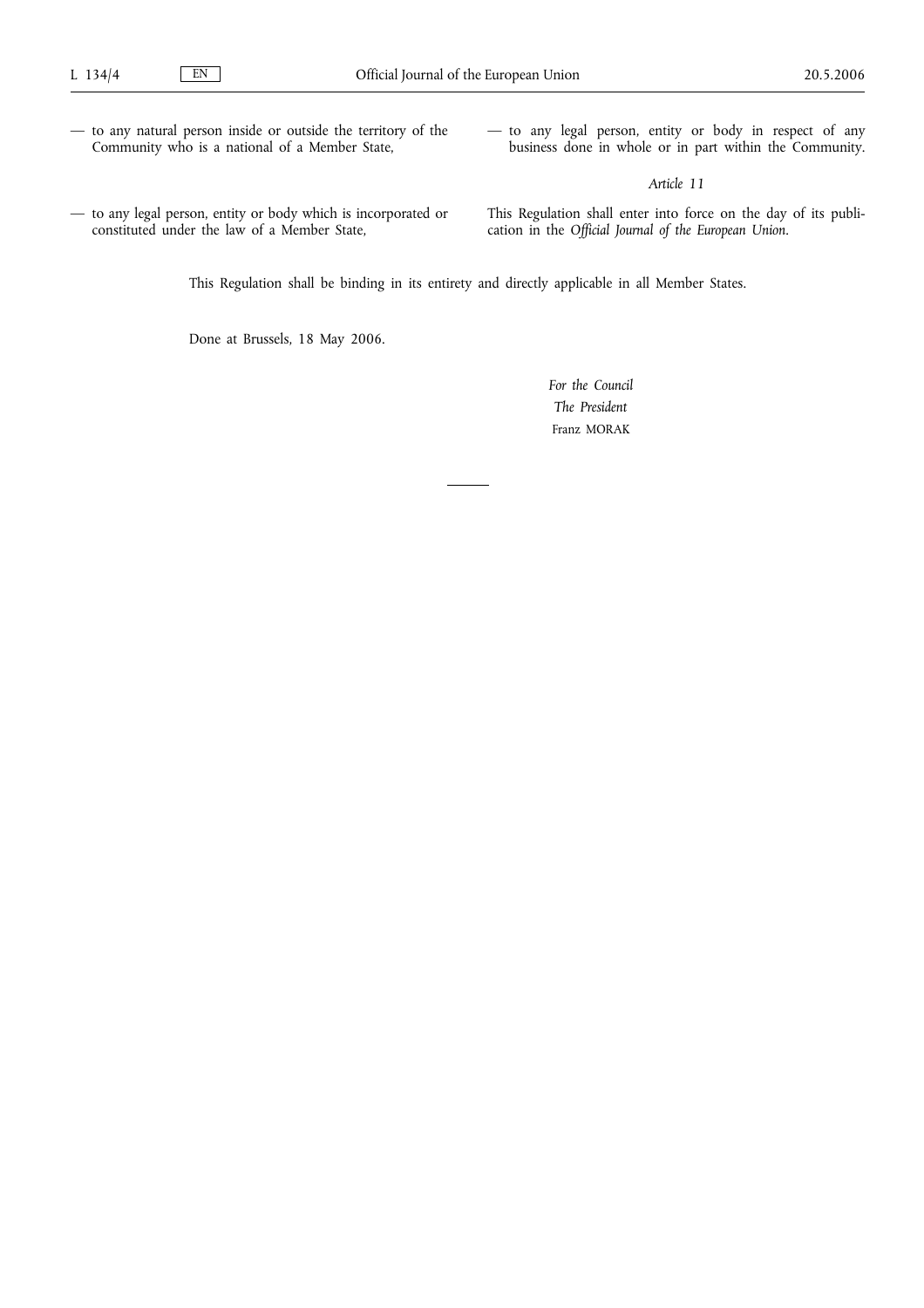# *ANNEX I*

**List of persons referred to in Article 2**

| Names<br>(English transcription)                                       | Names<br>(Belarusian spelling)           | Names<br>(Russian spelling)                  | Date of birth | Place of birth                                                                     | Position                                                                                           |
|------------------------------------------------------------------------|------------------------------------------|----------------------------------------------|---------------|------------------------------------------------------------------------------------|----------------------------------------------------------------------------------------------------|
| Lukashenko Aleksandr Grigorievich<br>(Lukashenka Alaksandr Ryhoravich) | Лукашенка<br>Аляксандр<br>Рыгоравіч      | <b>ЛУКАШЕНКО</b><br>Александр<br>Григорьевич | 30.8.1954     | Kopys, Vitebsk<br>district                                                         | President                                                                                          |
| Nevyglas Gennady Nikolaevich<br>(Nievyhlas Hienadz Mikalaevich)        | Невыглас Генадзь<br>Мікалаевіч           | НЕВЫГЛАС<br>Геннадий<br>Николаевич           | 11.2.1954     | Parahonsk, Pinsk<br>district                                                       | Head of President's<br>Administration                                                              |
| Petkevich Natalya Vladimirovna<br>(Piatkevich Natallia Uladzimirauna)  | Пяткевіч Наталля<br><b>Уладзіміраўна</b> | ПЕТКЕВИЧ Наталья<br>Владимировна             | 24.10.1972    | Minsk                                                                              | Deputy Head of President's<br>administration                                                       |
| Rubinov Anatoly Nikolaevich<br>(Rubinau Anatol Mikalaevich)            | Рубінаў Анатоль<br>Мікалаевіч            | РУБИНОВ Анатолий<br>Николаевич               | 15.4.1939     | Mogilev                                                                            | Deputy Head in charge of<br>media and ideology, PA                                                 |
| Proleskovsky Oleg Vitoldovich<br>(Pralaskouski Aleh Vitoldavich)       | Праляскоўскі Алег<br>Вітольдавіч         | ПРОЛЕСКОВСКИЙ<br>Олег Витольдович            | 1.10.1963     | Zagorsk (Russia,<br>now Sergijev Posad)                                            | Aide and Head of the Main<br>Ideological department, PA                                            |
| Radkov Aleksandr Mikhailovich<br>(Radzkou Alaksandr Mikhailavich)      | Радзькоў Аляксандр<br>Міхайлавіч         | РАДЬКОВ<br>Александр<br>Михайлович           | 1.7.1951      | Votnya, Вотня<br>Быховского района<br>Могилевской<br>области                       | Minister of Education                                                                              |
| Rusakevich Vladimir Vasilyevich<br>(Rusakevich Uladzimir Vasilievich)  | Русакевіч Уладзімір<br>Васільевіч        | <b>РУСАКЕВИЧ</b><br>Владимир<br>Васильевич   | 13.9.1947     | Vygonoshchi,<br>Выгонощи,<br>Брестская область                                     | Minister of Information                                                                            |
| Golovanov Viktor Grigoryevich<br>(Halavanau Viktar Ryhoravich)         | Галаванаў Віктар<br>Рыгоравіч            | ГОЛОВАНОВ<br>Виктор Григорьевич              | 1952          | Borisov                                                                            | Minister of Justice                                                                                |
| Zimovsky Alexander Leonidovich<br>(Zimouski Alaksandr Lieanidavich)    | Зімоўскі Аляксандр<br>Леанідавіч         | ЗИМОВСКИЙ<br>Александр<br>Леонидович         | 10.1.1961     | Germany                                                                            | Member of the Upper House<br>of the Parliament:<br>Head of the national state<br>teleradio company |
| Konoplyev Vladimir Nikolaevich<br>(Kanapliou Uladzimir Mikalaevich)    | Канаплёў Уладзімір<br>Мікалаевіч         | КОНОПЛЕВ<br>Владимир<br>Николаевич           | 3.1.1954      | Akulintsy, д.<br>Акулинцы<br>Могилевского<br>района                                | Chairman of the Lower<br>House of the Parliament                                                   |
| Cherginets Nikolai Ivanovich<br>(Charhiniets Mikalai Ivanavich)        | Чаргінец Мікалай<br>Іванавіч             | ЧЕРГИНЕЦ Николай<br>Иванович                 | 17.10.1937    | Minsk                                                                              | Chairman of the Foreign<br>Affairs Committee of the<br><b>Upper House</b>                          |
| Kostyan Sergei Ivanovich<br>(Kastsian Siarhiei Ivanavich)              | Касцян Сяргей<br>Іванавіч                | КОСТЯН Сергей<br>Иванович                    | 15.1.1941     | Usokhi,<br>Mogilev district,<br>Усохи Кличевского<br>района Могилевской<br>области | Chairman of the Foreign<br>Affairs Committee of the<br>Lower House                                 |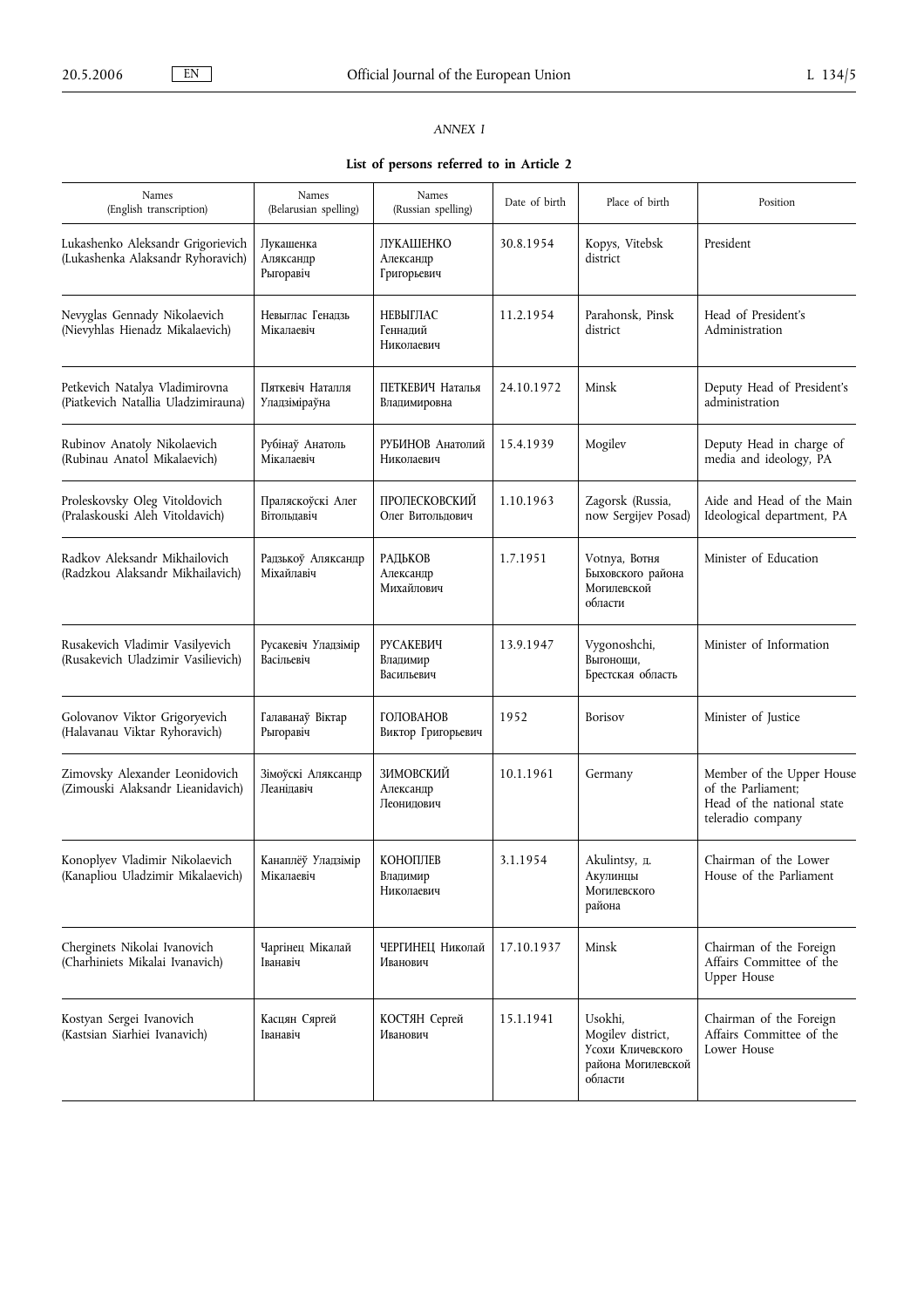| Names<br>(English transcription)                                     | Names<br>(Belarusian spelling)  | Names<br>(Russian spelling)        | Date of birth | Place of birth                                                                            | Position                                                                                                 |
|----------------------------------------------------------------------|---------------------------------|------------------------------------|---------------|-------------------------------------------------------------------------------------------|----------------------------------------------------------------------------------------------------------|
| Orda Mikhail Sergeevich<br>(Orda Mikhail Siarhieevich)               | Орда Міхаіл<br>Сяргеевіч        | ОРДА Михаил<br>Сергеевич           | 28.9.1966     | Dyatlovo, Grodno<br>district,<br>Пятлово<br>Гродненской<br>области                        | Member of the Upper<br>House, leader of BRSM                                                             |
| Lozovik Nikolai Ivanovich<br>(Lazavik Mikalai Ivanavich)             | Лазавік Мікалай<br>Іванавіч     | ЛОЗОВИК Николай<br>Иванович        | 18.1.1951     | Nevinyany,<br>Minsk district,<br>Невиняны<br>Вилейского р-на<br>Минской обл               | Deputy of the CEC                                                                                        |
| Miklashevich Petr Petrovich<br>(Miklashevich Piotr Piatrovich)       | Міклашэвіч Пётр<br>Пятровіч     | МИКЛАШЕВИЧ<br>Петр Петрович        | 1954          | Kosuta, Minsk<br>district,<br>Косута Минской<br>области                                   | Prosecutor General                                                                                       |
| Slizhevsky Oleg Leonidovich<br>(Slizheuski Aleh Leanidavich)         | Сліжэўскі Алег<br>Пеаніпавіч    | СЛИЖЕВСКИЙ Олег<br>Леонипович      |               |                                                                                           | Head of the Division of<br>Social organisations, parties<br>and NGOs, Ministry of<br>Justice             |
| Khariton Aleksandr<br>(Kharyton Alaksandr)                           | Харытон Аляксандр               | ХАРИТОН<br>Александр               |               |                                                                                           | Consultant of the Division of<br>Social organisations, parties<br>and NGOs of the Ministry of<br>Justice |
| Smirnov Evgeny Aleksandrovich<br>(Smirnou Yauhien Alaksandravich)    | Смірноў Яўген<br>Аляксандравіч  | СМИРНОВ Евгений<br>Александрович   | 15.3.1949     | Ryazan district,<br>Russia                                                                | First Deputy of the<br>Chairman of the Economic<br>Court                                                 |
| Reutskaya Nadezhda Zalovna<br>(Ravutskaya Nadzieja Zalauna)          | Равуцкая Надзея<br>Залаўна      | РЕУТСКАЯ Напежпа<br>Заловна        |               |                                                                                           | Judge of the Moscow district<br>of Minsk                                                                 |
| Trubnikov Nikolai Alekseevich<br>(Trubnikau Mikalai Alakseevich)     | Трубнікаў Мікалай<br>Аляксеевіч | ТРУБНИКОВ<br>Николай<br>Алексеевич |               |                                                                                           | Judge of the Partizanskiy<br>disctrict of Minsk                                                          |
| Kupriyanov Nikolai Mikhailovich<br>(Kupryianau Mikalai Mikhailavich) | Купрыянаў Мікалай<br>Міхайлавіч | КУПРИЯНОВ<br>Николай<br>Михайлович |               |                                                                                           | Deputy Prosecutor General                                                                                |
| Sukhorenko Stepan Nikolaevich<br>(Sukharenka Stsiapan Mikalaevich)   | Сухарэнка Сцяпан<br>Мікалаевіч  | СУХОРЕНКО Степан<br>Николаевич     | 27.1.1957     | Zdudichi,<br>Gomel district,<br>Здудичи<br>Светлогорского<br>района Гомельской<br>области | Chairman of KGB                                                                                          |
| Dementei Vasily Ivanovich<br>(Dzemiantsiei Vasil Ivanavich)          | Дземянцей Васіль<br>Іванавіч    | ПЕМЕНТЕЙ Василий<br>Иванович       |               |                                                                                           | First Deputy, KGB                                                                                        |
| Kozik Leonid Petrovich<br>(Kozik Leanid Piatrovich)                  | Козік Леанід<br>Пятровіч        | КОЗИК Леонид<br>Петрович           | 13.7.1948     | <b>Borisov</b>                                                                            | Head of the Federation of<br>Trade Unions                                                                |
|                                                                      |                                 |                                    |               |                                                                                           |                                                                                                          |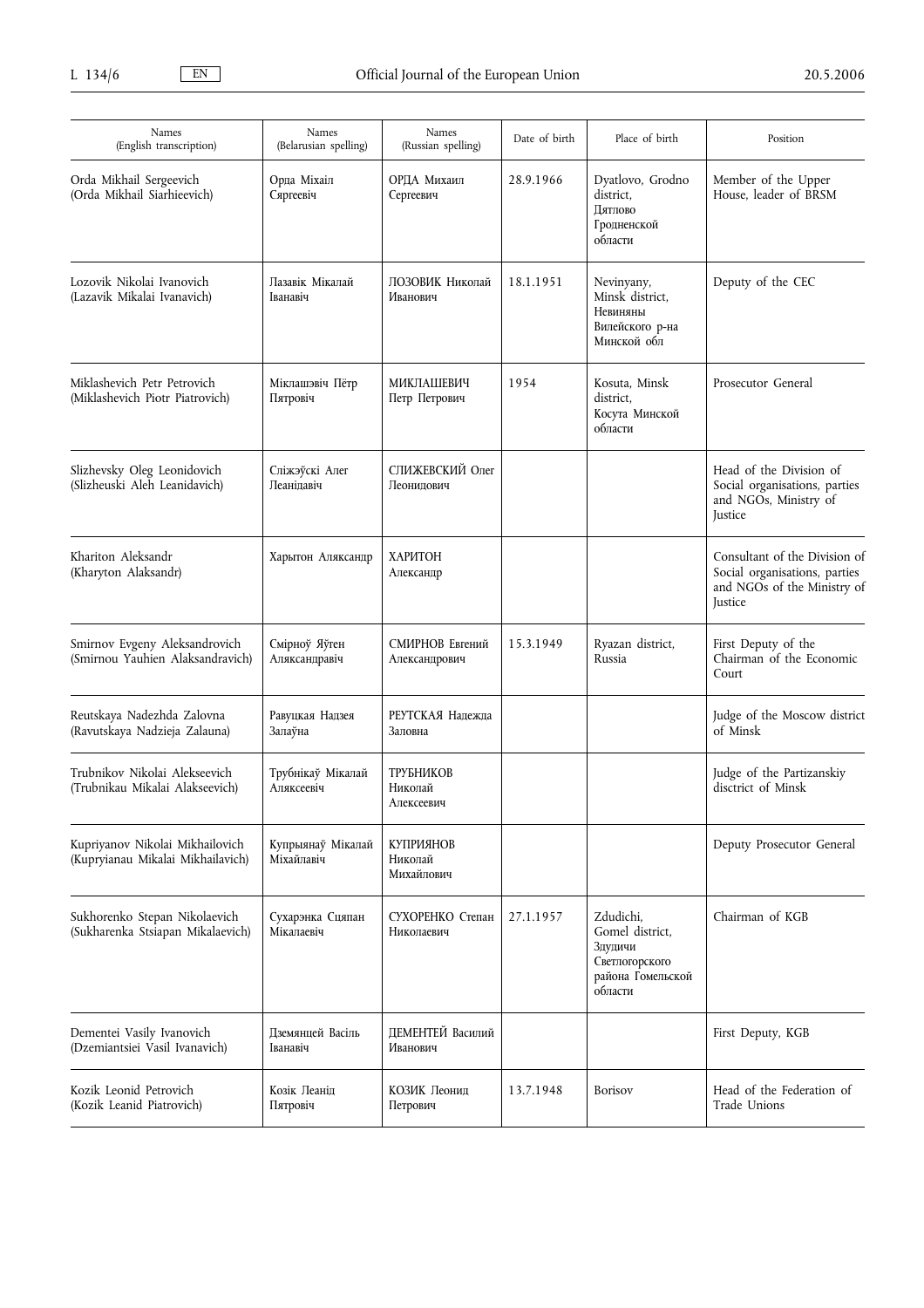| Names<br>(English transcription)                                       | Names<br>(Belarusian spelling)    | Names<br>(Russian spelling)         | Date of birth | Place of birth                                                           | Position                                                                                               |
|------------------------------------------------------------------------|-----------------------------------|-------------------------------------|---------------|--------------------------------------------------------------------------|--------------------------------------------------------------------------------------------------------|
| Koleda Alexandr Mikhailovich<br>(Kalada Alaksandr Mikhailavich)        | Каляда Аляксандр<br>Міхайлавіч    | КОЛЕДА Александр<br>Михайлович      |               |                                                                          | Chairman of the Elections<br>Commission of the Brest<br>district                                       |
| Mikhasev Vladimir Ilyich<br>(Mikhasiou Uladzimir Iliich)               | Міхасёў Уладзімір<br>Ільіч        | МИХАСЕВ<br>Владимир Ильич           |               |                                                                          | Chairman of the CEC of the<br>Gomel district                                                           |
| Luchina Leonid Aleksandrovich                                          | Лучына Леанід<br>Аляксандравіч    | ЛУЧИНА Леонид<br>Александрович      | 18.11.1947    | Minsk district                                                           | Chairman of the CEC of the<br>Grodno district                                                          |
| Karpenko Igor Vasilievich<br>(Karpenka Ihar Vasilievich)               | Карпенка Ігар<br>Васільевіч       | КАРПЕНКО Игорь<br>Васильевич        | 28.4.1964     | Novokuznetsk,<br>Russia<br>Новокузнецк<br>Кемеровской<br>области, Россия | Chairman of the CEC of the<br>Minsk City                                                               |
| Kurlovich Vladimir Anatolievich<br>(Kurlovich Uladzimir Anatolievich)  | Курловіч Уладзімір<br>Анатольевіч | КУРЛОВИЧ<br>Владимир<br>Анатольевич |               |                                                                          | Chairman of the CEC of the<br>Minsk district                                                           |
| Metelitsa Nikolai Timofeevich<br>(Miatsielitsa Mikalai Tsimafeevich)   | Мяцеліца Мікалай<br>Цімафеевіч    | МЕТЕЛИЦА<br>Николай<br>Тимофеевич   |               |                                                                          | Chairman of the CEC of the<br>Mogilev district                                                         |
| Pishchulenok Mikhail Vasilievich<br>(Pishchulenak Mikhail Vasilievich) | Пішчулёнак Міхаіл<br>Васільевіч   | ПИЩУЛЕНОК<br>Михаил Васильевич      |               |                                                                          | Chairman of the CEC of the<br>Vitebsk district                                                         |
| Sheyman (Sheiman),<br>Victor Vladimirovich                             |                                   |                                     | 26.5.1958     | Grodno region                                                            | State Secretary of the<br>Security Council                                                             |
| Pavlichenko (Pavliuchenko),<br>Dmitri (Dmitry) Valeriyevich            |                                   |                                     | 1966          | Vitebsk                                                                  | Head of the Special<br>Response Group at the<br>Ministry of the Interior<br>(SOBR)                     |
| Naumov, Vladimir Vladimïrovich                                         |                                   |                                     | 1956          |                                                                          | Minister of the Interior                                                                               |
| Yermoshina Lydia Mihajlovna                                            |                                   |                                     | 29.1.1953     | Slutsk (Minsk<br>Region)                                                 | Chairwoman of the Central<br>Election Commission                                                       |
| Podobed Yuri Nikolaevich                                               |                                   |                                     | 5.3.1962      | Slutsk (Minsk<br>Region)                                                 | Lieutenant-Colonel of Militia,<br>Unit for Special Purposes<br>(OMON), Ministry of<br>Internal Affairs |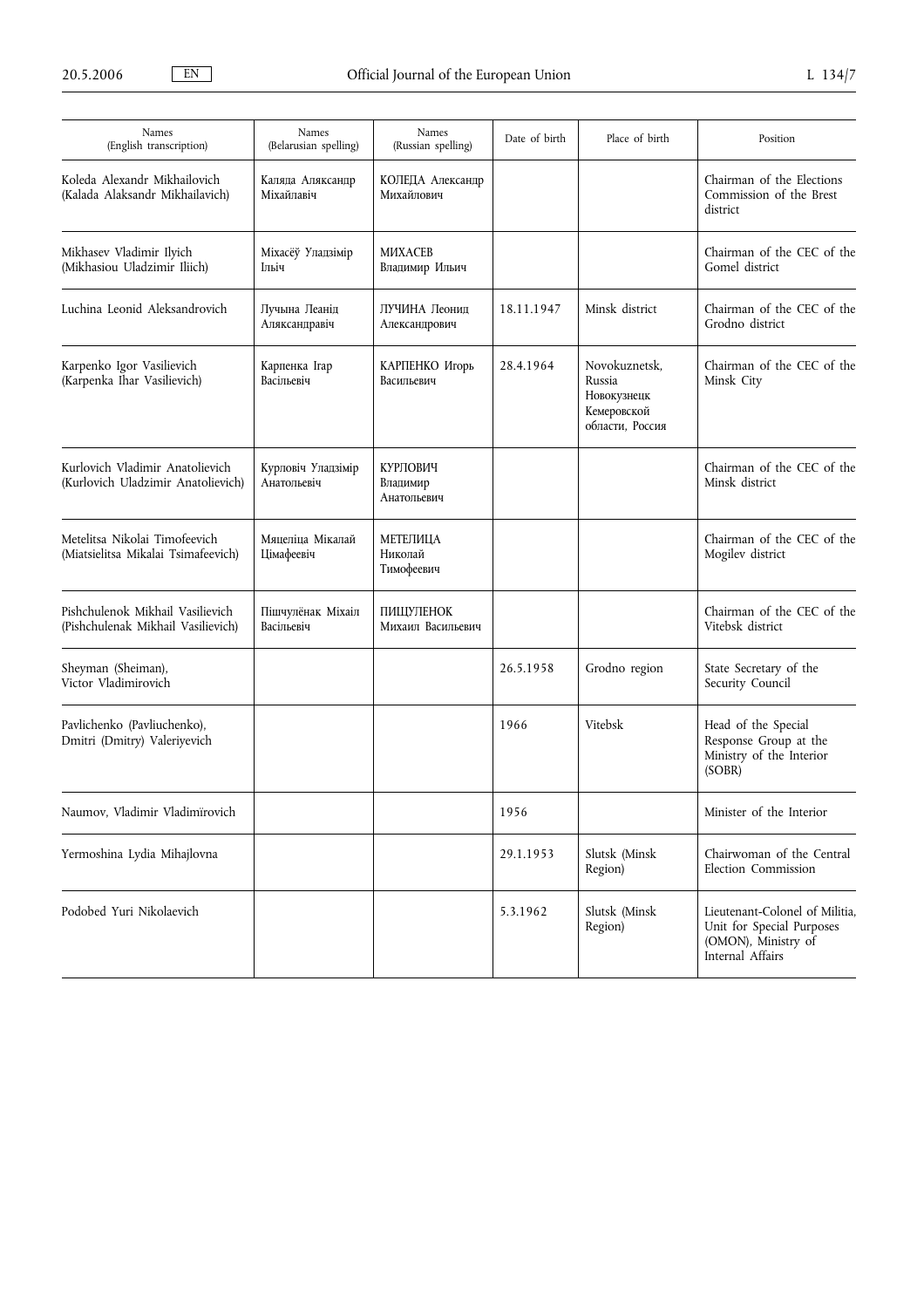# *ANNEX II*

## **List of competent authorities**

| <b>BELGIUM</b>                                        | <b>GERMANY</b>                                     |  |  |  |
|-------------------------------------------------------|----------------------------------------------------|--|--|--|
| Concerning freezing of funds, financing and financial | Concerning funds:                                  |  |  |  |
| assistance:                                           | Deutsche Bundesbank                                |  |  |  |
| Service Public Fédéral des Finances                   | Servicezentrum Finanzsanktionen                    |  |  |  |
| Administration de la Trésorerie                       | Postfach                                           |  |  |  |
| 30 Avenue des Arts                                    | D-80281 München                                    |  |  |  |
| B-1040 Bruxelles                                      | Tel. (49-89) 2889 3800                             |  |  |  |
| Fax (32-2) 233 74 65                                  | Fax (49-69) 70 90 97 38 00                         |  |  |  |
| E-mail: Quesfinvragen.tf@minfin.fed.be                |                                                    |  |  |  |
| Federale Overheidsdienst Financiën                    | Concerning economic resources:                     |  |  |  |
| Administratie van de Thesaurie                        | - for information concerning economic resources    |  |  |  |
| Kunstlaan 30                                          | according to Article 5                             |  |  |  |
| B-1040 Brussel                                        | Bundesministerium für Wirtschaft und Technologie   |  |  |  |
| Fax (32-2) 233 74 65                                  | Referat V B 2                                      |  |  |  |
| E-mail: Quesfinvragen.tf@minfin.fed.be                | Scharnhorststraße 34-37                            |  |  |  |
|                                                       | 10115 Berlin                                       |  |  |  |
| <b>CZECH REPUBLIC</b>                                 | Tel.: (49-03018) 6 15-9                            |  |  |  |
|                                                       | Fax: (49-03018) 6 15-53 58                         |  |  |  |
| Ministerstvo financí                                  | E-Mail: BUERO-VB2@bmwa.bund.de                     |  |  |  |
| Finanční analytický útvar                             | - for authorisations concerning economic resources |  |  |  |
| P.O. Box 675                                          | according to Article 3                             |  |  |  |
| Jindřišská 14                                         | Bundesamt für Wirtschafts- und Ausfuhrkontrolle    |  |  |  |
| 111 21 Praha 1                                        | (BAFA)                                             |  |  |  |
| Tel: +420 25704 4501                                  | Frankfurter Straße 29-35                           |  |  |  |
| Fax: +420 25704 4502                                  | D-65760 Eschborn                                   |  |  |  |
|                                                       | Tel. (49) 61 96 908-0                              |  |  |  |
| Ministerstvo zahraničních věcí                        | Fax (49) 61 96 908-800                             |  |  |  |
| Odbor společné zahraniční a bezpečnostní politiky EU  |                                                    |  |  |  |
| Loretánské nám. 5                                     |                                                    |  |  |  |
| 118 00 Praha 1                                        | <b>ESTONIA</b>                                     |  |  |  |
| Tel: +420224182987                                    | Eesti Välisministeerium                            |  |  |  |
| Fax: $+420224184080$                                  | Islandi väljak 1                                   |  |  |  |
|                                                       | 15049 Tallinn                                      |  |  |  |

# DENMARK

Erhvervs- og Byggestyrelsen Dahlerups Pakhus Langelinie Allé 17 DK-2100 København Ø Tel. (45) 35 46 60 00 Fax (45) 35 46 60 01

Udenrigsministeriet Asiatisk Plads 2 DK-1448 København K Tel. (45) 33 92 00 00 Fax (45) 32 54 05 33

Justitsministeriet Slotsholmsgade 10 DK-1216 København K Tel. (45) 33 92 33 40 Fax (45) 33 93 35 10

# **GREECE**

Sakala 4 15030 Tallinn Tel: +372 6680500 Fax: +372 6680501

## A. Freezing of Assets

Tel: +372 6 317 100 Fax: +372 6 317 199

Finantsinspektsioon

Ministry of Economy and Finance General Directory of Economic Policy Address: 5 Nikis Str., 101 80 Athens, Greece Tel.: + 30 210 3332786 Fax: + 30 210 3332810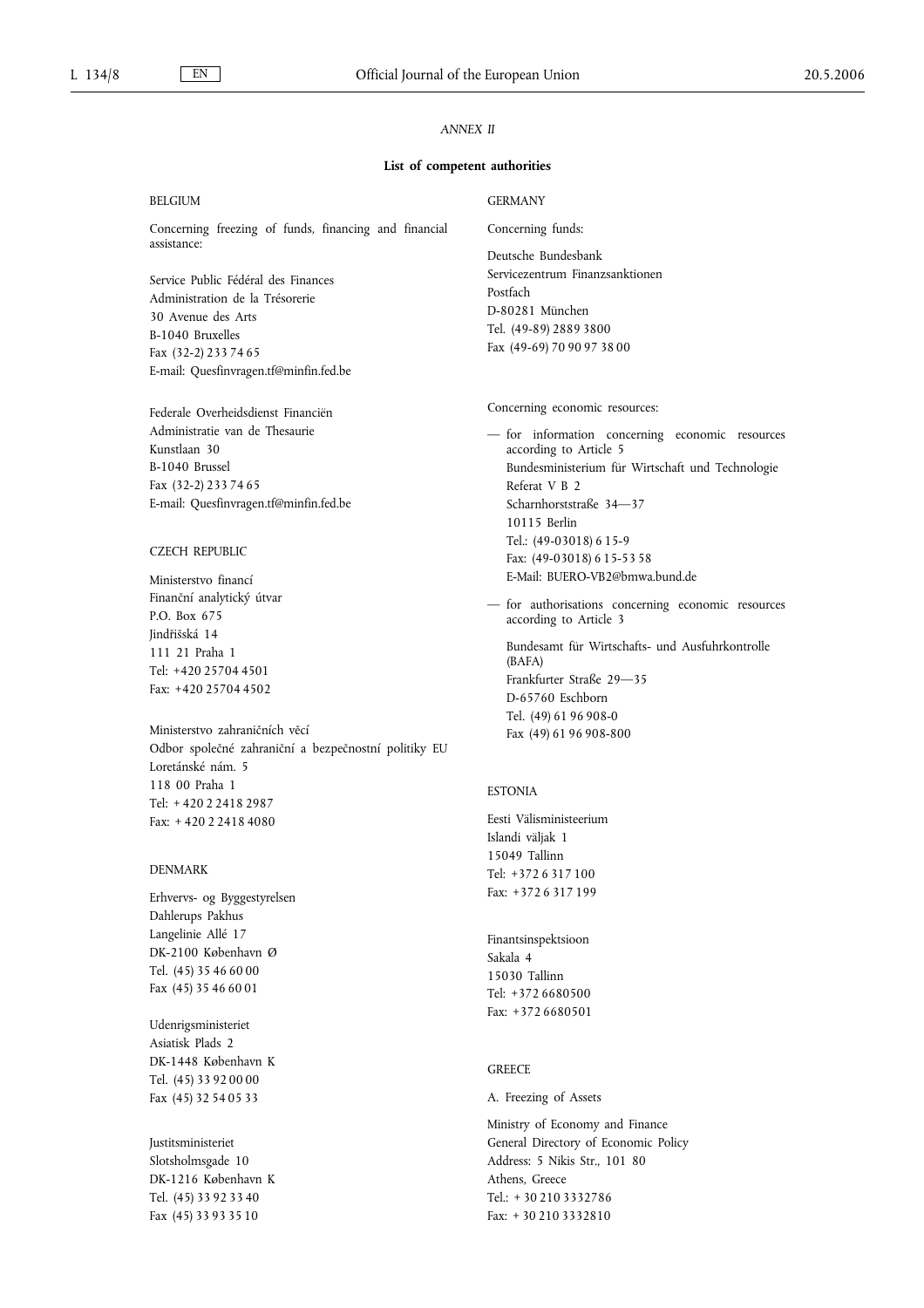Α. Δέσμευση κεφαλαίων Υπουργείο Οικονομίας και Οικονομικών Γενική Δ/νσηΟικονομικής Πολιτικής Δ/νση: Νίκης 5, ΑΘΗΝΑ 101 80 Τηλ.: + 30 210 3332786 Φαξ: + 30 210 3332810

B. Import — Export restrictions

Ministry of Economy and Finance General Directorate for Policy Planning and Management Address Kornaroy Str., GR-105 63 Athens Tel.: + 30 210 3286401-3 Fax.: + 30 210 3286404

Β. Περιορισμοί εισαγωγών — εξαγωγών Υπουργείο Οικονομίας και Οικονομικών Γενική Δ/νσηΣχεδιασμού και Διαχείρισης Πολιτικής Δ/νση: Κορνάρου 1, Τ.Κ. 105 63 Αθήνα — Ελλάς Τηλ.: + 30 210 3286401-3 Φαξ: + 30 210 3286404

## SPAIN

Ministerio de Industria, Comercio y Turismo Secretaría General de Comercio Exterior Paseo de la Castellana, 162 E-28046 Madrid Tel (34) 913 49 38 60 Fax (34) 914 57 28 63

Ministerio de Economía y Hacienda Dirección General del Tesoro y Política Financiera Subdirección General de Inspección y Control De Movimientos de Capitales Paseo del Prado, 6 E-28014 Madrid Tel (34) 91 209 95 11 Fax (34) 91 209 96 56

## FRANCE

Ministère de l'économie, des finances et de l'industrie Direction générale des douanes et des droits indirects Cellule embargo — Bureau E2 Tél.: (33) 1 44 74 48 93 Télécopie: (33) 1 44 74 48 97

Ministère de l'économie, des finances et de l'industrie Direction du Trésor et de la politique économique Service des affaires multilatérales et de développement Sous-direction Multicom 139, rue du Bercy

75572 Paris Cedex 12 Tél.: (33) 1 44 87 72 85 Télécopie: (33) 1 53 18 96 55

Ministère des Affaires étrangères Direction de la coopération européenne Sous-direction des relations extérieures de la Communauté Tél.: (33) 1 43 17 44 52 Télécopie: (33) 1 43 17 56 95

Direction générale des affaires politiques et de sécurité Service de la Politique Étrangère et de Sécurité Commune Tél.: (33) 1 43 17 45 16 Télécopie: (33) 1 43 17 45 84

#### IRELAND

Central Bank and Financial Services Authority of Ireland Financial Markets Department PO Box No 559 Dame Street Dublin 2 Tel. (353) 1 434 4000 Fax (353) 1 671 6561

Department of Foreign Affairs Russia, Eastern Europe, Central Asia Section Political Division 80 St. Stephen's Green Dublin 2 Tel. (353) 1 408 21 92 Fax (353) 1 408 20 43

Department of Enterprise, Trade and Employment Export Licensing Unit Block C Earlsfort Centre Lower Hatch St. Dublin 2 Tel. (353) 1 631 25 34 Fax (353) 1 631 25 62

# ITALY

Ministero degli Affari Esteri Piazzale della Farnesina, 1 I-00194 Roma D.G.A.U. — Ufficio IV Tel. (39) 06 3691 3645 Fax. (39) 06 3691 2335

Ministero dell'Economia e delle Finanze Dipartimento del Tesoro Comitato di Sicurezza Finanziaria Via XX Settembre, 97 I-00187 Roma Tel. (39) 06 4761 3942 Fax. (39) 06 4761 3032

#### **CYPRUS**

Υπουργείο Εξωτερικών Λεωφ. Προεδρικού Μεγάρου 1447 Λευκωσία Τηλ: +357-22-300600 Φαξ: +357-22-661881

Ministry of Foreign Affairs Presidential Palace Avenue 1447 Nicosia Tel: +357-22-300600 Fax: +357-22-661881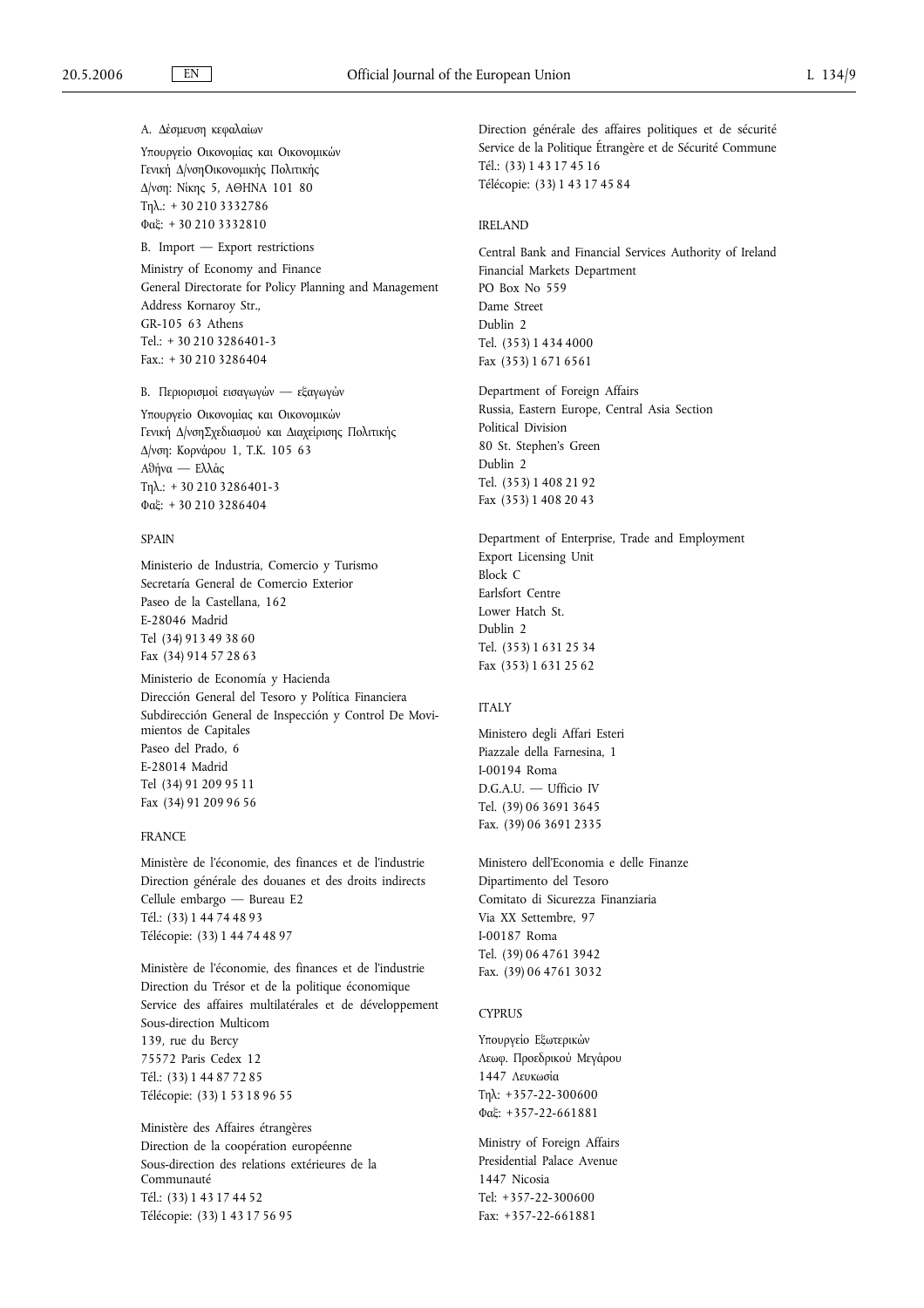#### LATVIA

Latvijas Republikas Ārlietu ministrija Brīvības iela 36 Rīga, LV 1395 Tel: (371) 7016201 Fax: (371) 7828121

Noziedzīgi iegūto līdzekļu legalizācijas novēršanas dienests Kalpaka bulvārī 6 Rīga, LV 1081 Tel: (371) 7044431 Fax: (371) 7044549

## LITHUANIA

Security Policy Department Ministry of Foreign Affairs J.Tumo-Vaižganto 2 LT-01511 Vilnius Tel: (370-5) 236 25 16 Fax: (370-5) 231 30 90

# LUXEMBOURG

Ministère des Affaires Étrangères Direction des relations économiques internationales 6, rue de la Congrégation L-1352 Luxembourg Tel. (352) 478 23 46 Fax (352) 22 20 48

Ministère des Finances 3, rue de la Congrégation L-1352 Luxembourg Tel. (352) 478-2712 Fax (352) 47 52 41

## **HUNGARY**

Article 4 Ministry of Economic Affairs and Transport – Hungarian Trade Licencing Office Margit krt. 85. H-1024 Budapest Hungary Postbox: 1537 Pf.: 345 Tel.: +36-1-336-7300

Gazdasági és Közlekedési Minisztérium – Kereskedelmi Engedélyezési Hivatal Margit krt. 85. H-1024 Budapest Magyarország Postafiók: 1537 Pf.: 345 Tel.: +36-1-336-7300

Article 7 Hungarian National Police Teve u. 4–6. H-1139 Budapest Hungary Tel./fax: +36-1-443-5554

Tel./fax: +36-1-443-5554 Article 8 Ministry of Finance József nádor tér. 2–4. H-1051 Budapest Hungary Postbox: 1369 Pf.: 481 Tel.: +36-1-318-2066, +36-1-327-2100 Fax: +36-1-318-2570, +36-1-327-2749

Országos Rendőrfőkapitányság 1139 Budapest, Teve u. 4–6.

Magyarország

Pénzügyminisztérium 1051 Budapest, József nádor tér 2–4. Magyarország Postafiók: 1369 Pf.: 481 Tel.: +36-1-318-2066, +36-1-327-2100 Fax: +36-1-318-2570, +36-1-327-2749

# MALTA

Bord ta' Sorveljanza dwar is-Sanzjonijiet Direttorat ta' l-Affarijiet Multilaterali Ministeru ta' l-Affarijiet Barranin Palazzo Parisio Triq il-Merkanti Valletta CMR 02 Tel: +356 21 24 28 53 Fax: +356 21 25 15 20

**NETHERLANDS** Belastingdienst/Douane Noord Centrale Dienst In- en Uitvoer Engelse Kamp 2 Postbus 30003 9700 RD Groningen tel: 050-523 2600 fax: 050-523 2183

Minister van Financiën Directie Financiële Markten/Afdeling Integriteit Postbus 20201 NL-2500 EE Den Haag Tel.: (31-70) 342 8997 Fax: (31-70) 342 7984

# **AUSTRIA** Österreichische Nationalbank Otto Wagner Platz 3, A-1090 Wien Tel. (01-4042043 1) 404 20-0 Fax (43 1) 404 20-73 99

# POLAND

Ministerstwo Spraw Zagranicznych Departament Prawno – Traktatowy Al. J. CH. Szucha 23 PL-00-580 Warszawa Tel. (48 22) 523 93 48 Fax (48 22) 523 91 29